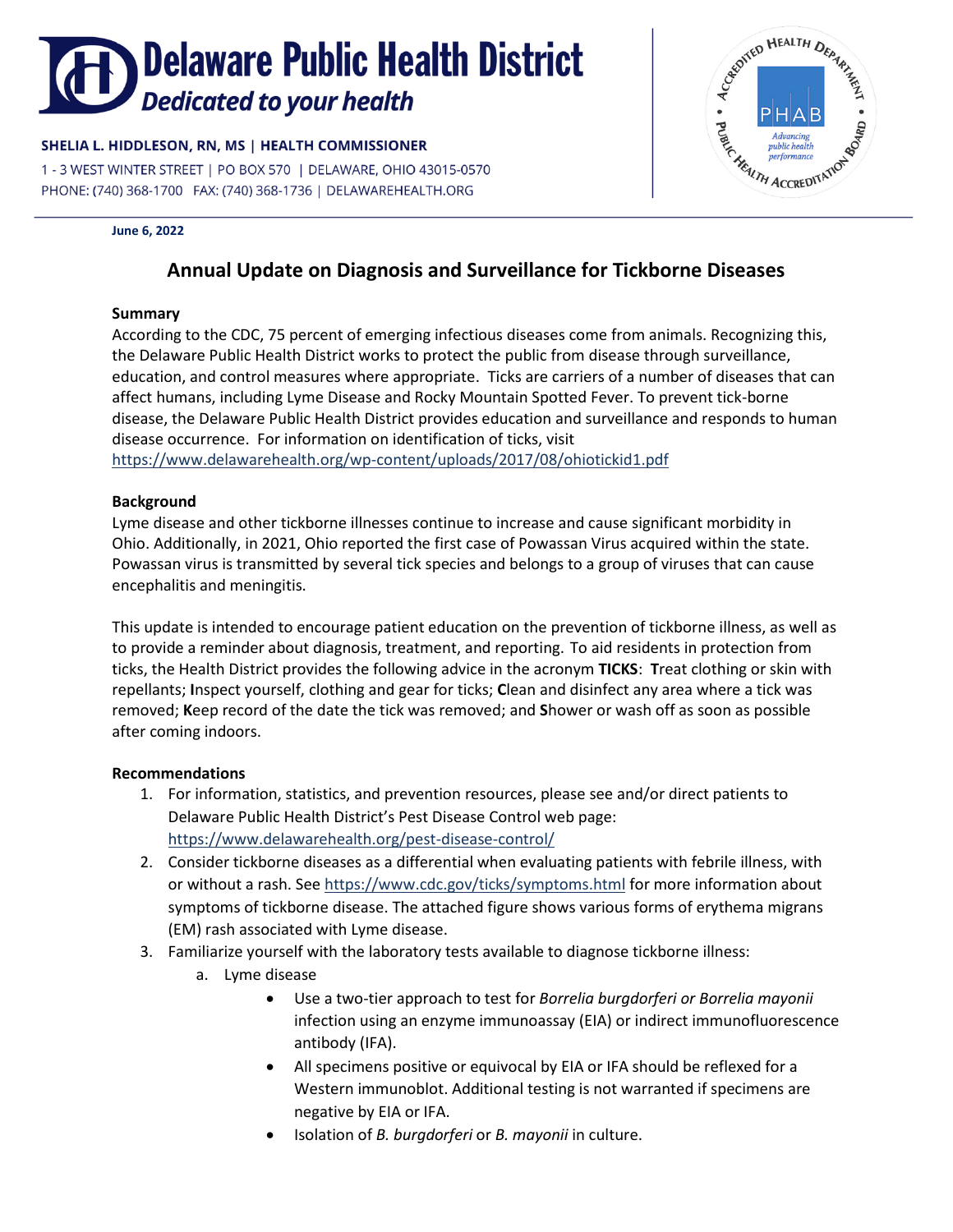- Detection of *B. burgdorferi* or *B. mayonii* in clinical specimen by a *B. burgdorferi* groupspecific nucleic acid amplification test (NAAT) assay.
- Detection of *B. burgdorferi* group-specific antigens by immunohistochemical assay on biopsy or autopsy tissues.
- **Note:** In accordance with Centers for Disease Control and Prevention reporting guidance, an EM rash without laboratory confirmation is not considered specific enough to report as a Lyme disease case in Ohio.
- b. Anaplasmosis, ehrlichiosis and spotted fever group rickettsiosis
	- IFA testing of at least two serum samples collected 2-4 weeks apart during acute and convalescent phases of illness OR
	- PCR amplification of DNA extracted from whole blood specimens collected during the acute state of illness.
	- Serologic sensitivity is poor in the early stages of infection. If serology is negative in patients with possible early infection, repeat serology 3 to 4 weeks later which may demonstrate seroconversion.
- c. Babesiosis
	- A positive Babesia IFA result for immunoglobulin M (IgM) is insufficient for diagnosis in the absence of a positive IFA result for IgG (or total Ig). If the IgM result is positive but the IgG result is negative, a follow-up blood specimen drawn at least one week after the first should be tested.
	- If the IgG result remains negative in the second specimen, the IgM result is likely a false positive.
- d. Powassan Virus
	- Isolation of virus from, or demonstration of specific viral antigen or nucleic acid in, tissue, blood, cerebrospinal fluid (CSF) or other body fluid OR
	- Four-fold or greater change in virus-specific quantitative antibody titers in paired sera OR
	- Virus-specific IgM antibodies in serum with confirmatory virus specific neutralizing antibodies in the same or a later specimen OR
	- Virus-specific IgM antibodies in CSF or serum.
- 4. Remind patients to take preventive measures, including recognizing and avoiding tick habitats, using EPA registered insect repellents when outdoors, showering immediately after returning indoors, and removing ticks promptly.
- 5. Regardless of the ultimate cause of infection, if anaplasmosis, ehrlichiosis, Lyme disease or spotted fever group rickettsiosis is suspected, patients of all ages, including children, should be treated promptly and appropriately with doxycycline. Anaplasmosis, ehrlichiosis and spotted fever group rickettsioses are potentially fatal. Since laboratory confirmation of infection may take weeks, therapy should not be delayed pending diagnosis. Babesiosis can be treated with a combination of two prescription medications: Atovaquone PLUS azithromycin; OR Clindamycin PLUS quinine. There is no medication to treat Powassan virus infection, clinical management is supportive